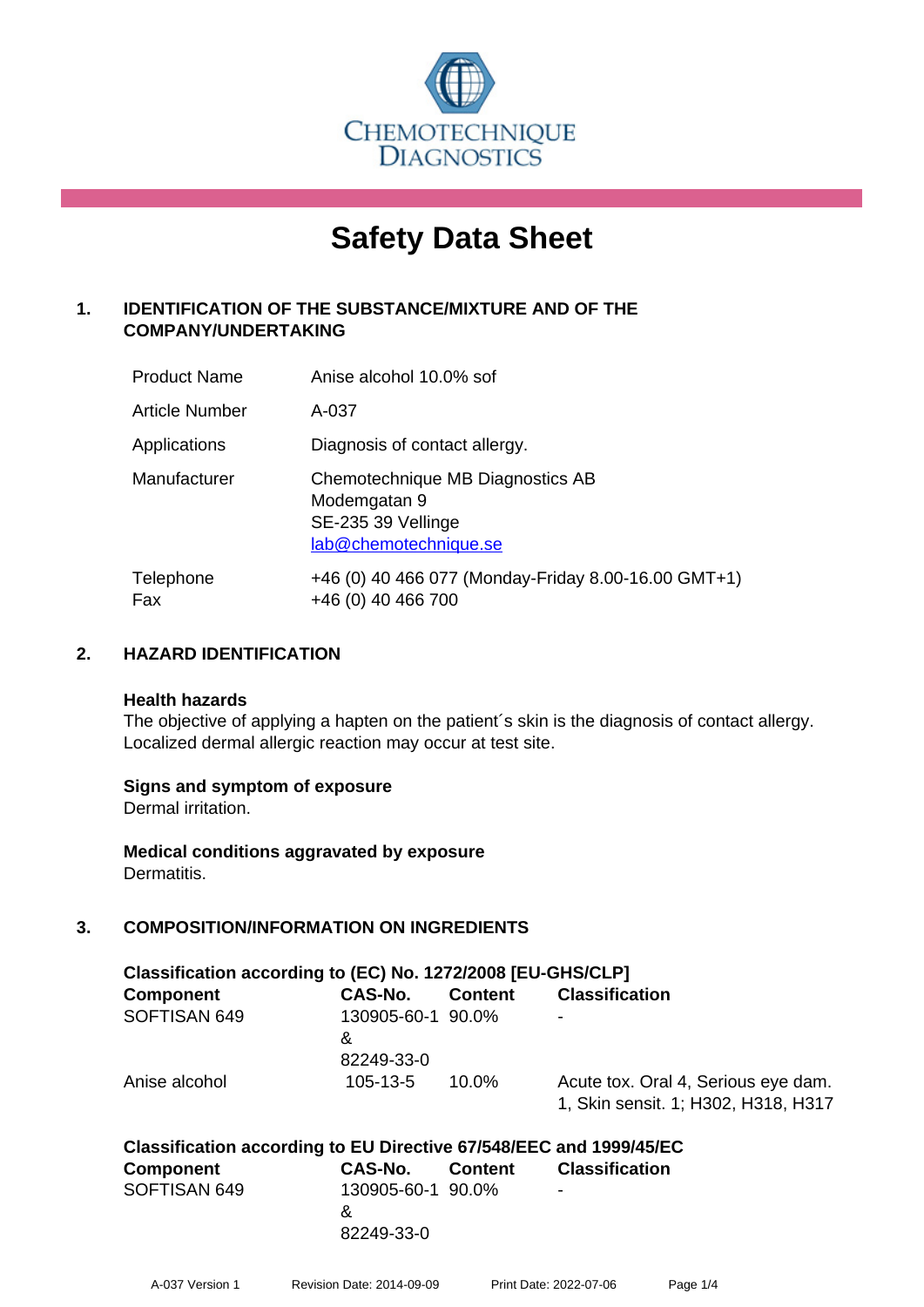## **4. FIRST AID MEASURES**

**Emergency and first aid procedures** Obtain medical attention.

## **5. FIRE-FIGHTING MEASURES\***

**Suitable extinguish media** CO2, powder or foam. Fight larger fires with alcohol resistant foam.

**For safety reasons unsuitable extinguishing agents Water** 

**Special protective equipment for fire-fighters** Wear self-contained respiratory protective device. Wear fully protective suit.

\*Data is shown for SOFTISAN 649 only

## **6. ACCIDENTAL RELEASES MEASURES**

**Steps to be taken if material is released or spilled** Contain and place in a closed container.

## **7. HANDLING AND STORAGE**

**Precautions to be taken in handling and storage** Store dark at 5-8°C. Avoid extended exposure to light. FOR EXTERNAL USE ONLY.

## **8. EXPOSURE CONTROLS/PERSONAL PROTECTION**

**Respiratory protection** Not required.

## **Ventilation**

Local exhaust.

## **Protective gloves**

Disposal gloves.

## **Eye protection**

Not required with normal use.

## **Work/Hygienic practices**

Wash hands after each use.

## **9. PHYSICAL AND CHEMICAL PROPERTIES**

| Appearance | <b>Pale Yellow Pasty</b> |
|------------|--------------------------|
| Odour      | Fragrance                |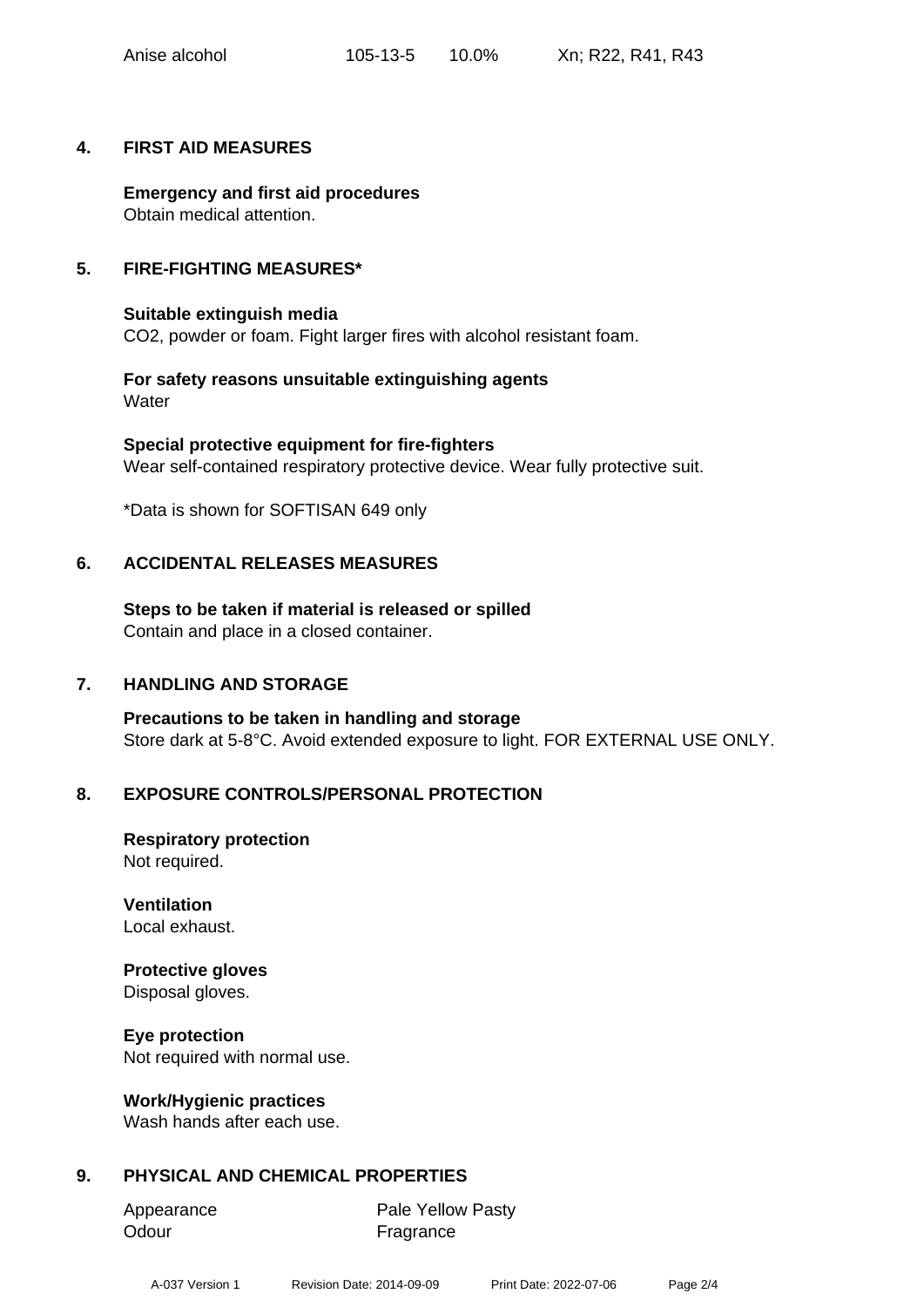Melting point\* 35-40° C Boiling point\* No data available Flash point\* >>250°C Self ignition\* Product does not self ignite.<br>Danger of explosion\* Product does not present are Product does not present an explosion hazard. Density\*  $0.979$  g/cm<sup>3</sup>; 47 °C Solubility in/Miscibility with Water\* Low solubility

\*Data is shown for SOFTISAN 649 only

## **10. STABILITY AND REACTIVITY**

#### **Incompability**

May react with strong oxidizing agents.

#### **Stability**

Stable at recommended storage conditions.

#### **Hazardous byproducts**

Combustion may generate CO, CO2 and other oxides.

## **Hazardous polymerization**

Will not occur.

## **11. TOXICOLOGICAL INFORMATION**

No data available.

## **12. ECOLOGICAL INFORMATION**

No data available.

## **13. DISPOSAL CONSIDERATIONS**

## **Waste disposal method**

Comply with federal, state/provincial and local regulation.

## **14. TRANSPORT INFORMATION**

Not dangerous goods.

## **15. REGULATORY INFORMATION**

The classification is according to the latest editions of the EU lists, and extended by company and literature data.

## **16. OTHER INFORMATION**

## **Text of H-statements and R-phrases mentioned in Section 3**